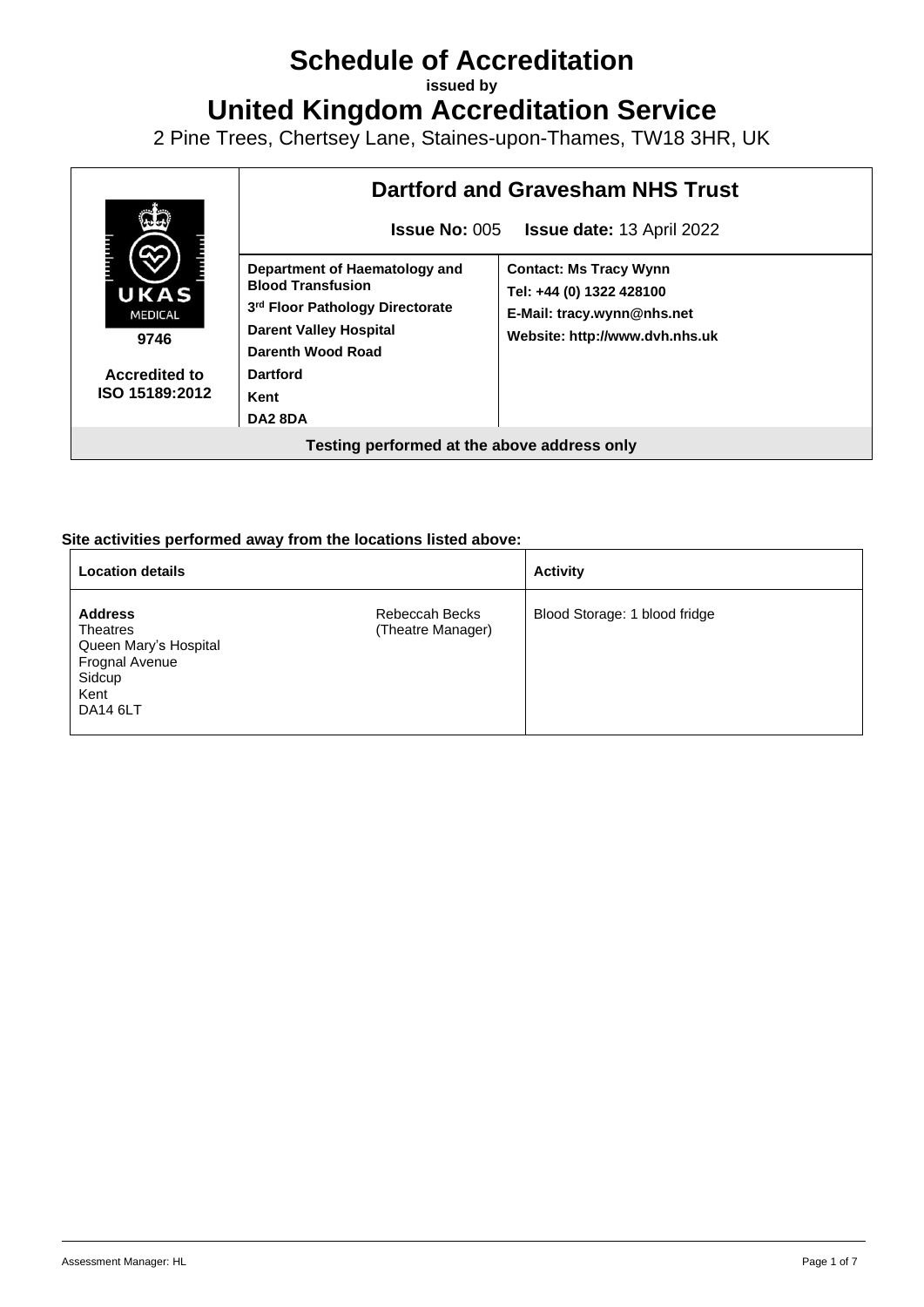

#### **Schedule of Accreditation issued by United Kingdom Accreditation Service**

2 Pine Trees, Chertsey Lane, Staines -upon -Thames, TW18 3HR, UK

## **Dartford and Gravesham NHS Trust**

**Issue No:** 005 **Issue date:** 13 April 2022

#### **Testing performed at main address only**

#### DETAIL OF ACCREDITATION

| Materials/Products tested  | Type of test/Properties<br>measured/Range of measurement                                    | Standard specifications/<br>Equipment/Techniques used                                                                          |
|----------------------------|---------------------------------------------------------------------------------------------|--------------------------------------------------------------------------------------------------------------------------------|
| <b>HUMAN BODY FLUIDS</b>   | <b>Blood Transfusion examination</b><br>activities for the purpose of clinical<br>diagnosis | Documented in-house procedures<br>in conjunction with manufacturer's<br>instructions for analysis using:                       |
| Venous Blood: EDTA samples | Blood Grouping (adult and ante-<br>natal)                                                   | Bio-Rad IH-500 (Automated)<br>Column technique utilising NHSBT<br>cells for grouping column.                                   |
|                            | <b>ABO</b><br>Rh D                                                                          | Manual column technique utilising<br>NHSBT cells for grouping and<br>screening with BioRad cards                               |
|                            |                                                                                             | Manual tube technique for groups<br>using NHSBT A <sub>1</sub> rr and Brr cells and<br>Anti-A, B, D1 and D2 sera from<br>Lorne |
|                            |                                                                                             | Measurement Principle: Antibody<br>Antigen reaction                                                                            |
|                            |                                                                                             | SOP reference:<br>SOP.BT.DVH.5<br>SOP.BT.DVH.6                                                                                 |
| Venous Blood: EDTA samples | <b>Blood Grouping (Neonatal)</b><br>ABO and Rh D                                            | Bio-Rad IH-500 (Automated)<br>Column technique utilising NHSBT<br>cells for grouping column.                                   |
|                            |                                                                                             | Manual column technique utilising<br>NHSBT cells for grouping and<br>screening with BioRad cards                               |
|                            |                                                                                             | Manual tube technique for groups<br>using NHSBT A <sub>1</sub> rr and Brr cells and<br>Anti-A, B, D1 and D2 sera from<br>Lorne |
|                            |                                                                                             | Measurement Principle: Antibody<br>Antigen reaction                                                                            |
|                            |                                                                                             | SOP reference:<br>SOP.BT.DVH.5<br>SOP.BT.DVH.6                                                                                 |
|                            |                                                                                             |                                                                                                                                |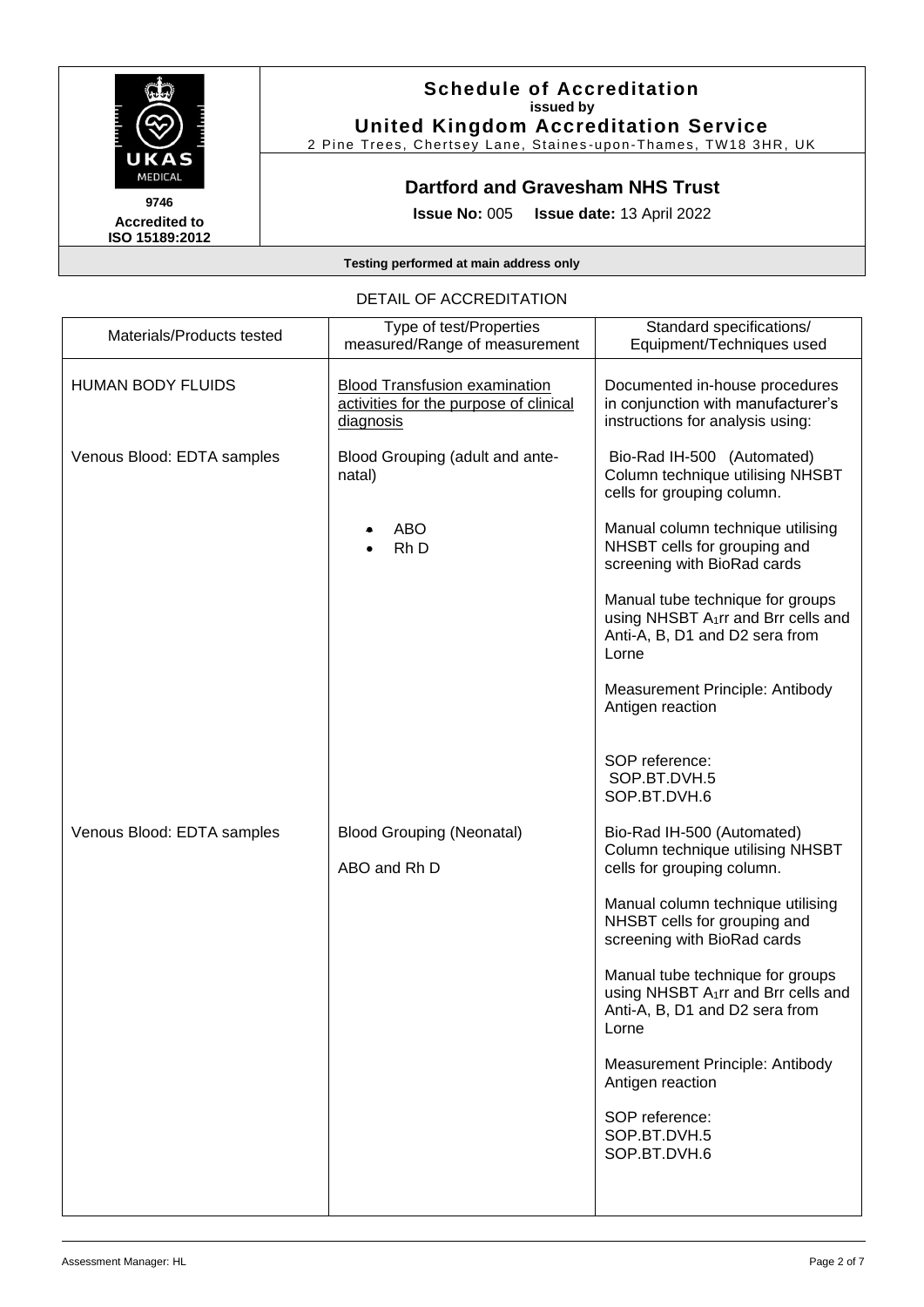![](_page_2_Picture_0.jpeg)

## **Schedule of Accreditation issued by United Kingdom Accreditation Service**

2 Pine Trees, Chertsey Lane, Staines -upon -Thames, TW18 3HR, UK

## **Dartford and Gravesham NHS Trust**

**Issue No:** 005 **Issue date:** 13 April 2022

| Materials/Products tested            | Type of test/Properties<br>measured/Range of measurement                                                                                                                                                                         | Standard specifications/<br>Equipment/Techniques used                                                                                                                                                                                                |
|--------------------------------------|----------------------------------------------------------------------------------------------------------------------------------------------------------------------------------------------------------------------------------|------------------------------------------------------------------------------------------------------------------------------------------------------------------------------------------------------------------------------------------------------|
| <b>HUMAN BODY FLUIDS</b><br>(cont'd) | <b>Blood Transfusion examination</b><br>activities for the purpose of clinical<br>diagnosis (cont'd)                                                                                                                             | Documented in-house procedures<br>in conjunction with manufacturer's<br>instructions for analysis using:                                                                                                                                             |
| Venous Blood: EDTA samples           | Antibody Screening (adult and ante-<br>natal)<br>D, C, E, c, e, C <sup>w</sup> ,<br>Kell, Cellano, Kpa<br>Fya, Fyb,<br>$Jk^a$ , $Jk^b$ ,<br>Le <sup>a</sup> , Le <sup>b</sup> ,<br>S, s, M, N,<br>P <sub>1</sub>                 | Bio-Rad IH-500 (Automated)<br>Manual column technique using<br>NHSBT 3 cell antibody screen.<br>Measurement Principle: Antibody<br>Antigen reaction using<br>SOP reference:<br>Blood Transfusion 005 (Automated)<br>Blood Transfusion 49935 (Manual) |
| Venous Blood: EDTA samples           | Antibody identification (adult only)<br>D, C, E, c, e, C <sup>w</sup> ,<br>Kell, Cellano, Kpa<br>Fya, Fyb,<br>Jk <sup>a</sup> , Jk <sup>b</sup> ,<br>Le <sup>a</sup> , Le <sup>b</sup> ,<br>S, s, M, N,<br>P <sub>1</sub><br>Lua | Manual column technique using<br>NHSBT Liverpool antibody panel<br>Measurement Principles: Indirect<br><b>Agglutination Test</b><br>SOP reference<br><b>Blood Transfusion 7382</b>                                                                   |
| Venous Blood: EDTA samples           | Serological crossmatch:<br>Compatibility testing of patients<br>plasma with donor cells                                                                                                                                          | Manual column technique utilising<br><b>BioRad cards</b><br>Measurement Principle (s): Indirect<br><b>Agglutination Test</b><br>SOP reference: Blood Transfusion<br>7403                                                                             |
| Venous Blood: EDTA samples           | Electronic crossmatch                                                                                                                                                                                                            | Using LIMS algorithms                                                                                                                                                                                                                                |
| Venous Blood: EDTA samples           | Direct Antiglobulin test                                                                                                                                                                                                         | Bio-Rad IH-500 (Automated)<br>Manual column technique utilising<br><b>BioRad cards</b><br><b>Measurement Principle: Direct</b><br><b>Agglutination Test</b><br>SOP reference:<br><b>Blood Transfusion 7338</b>                                       |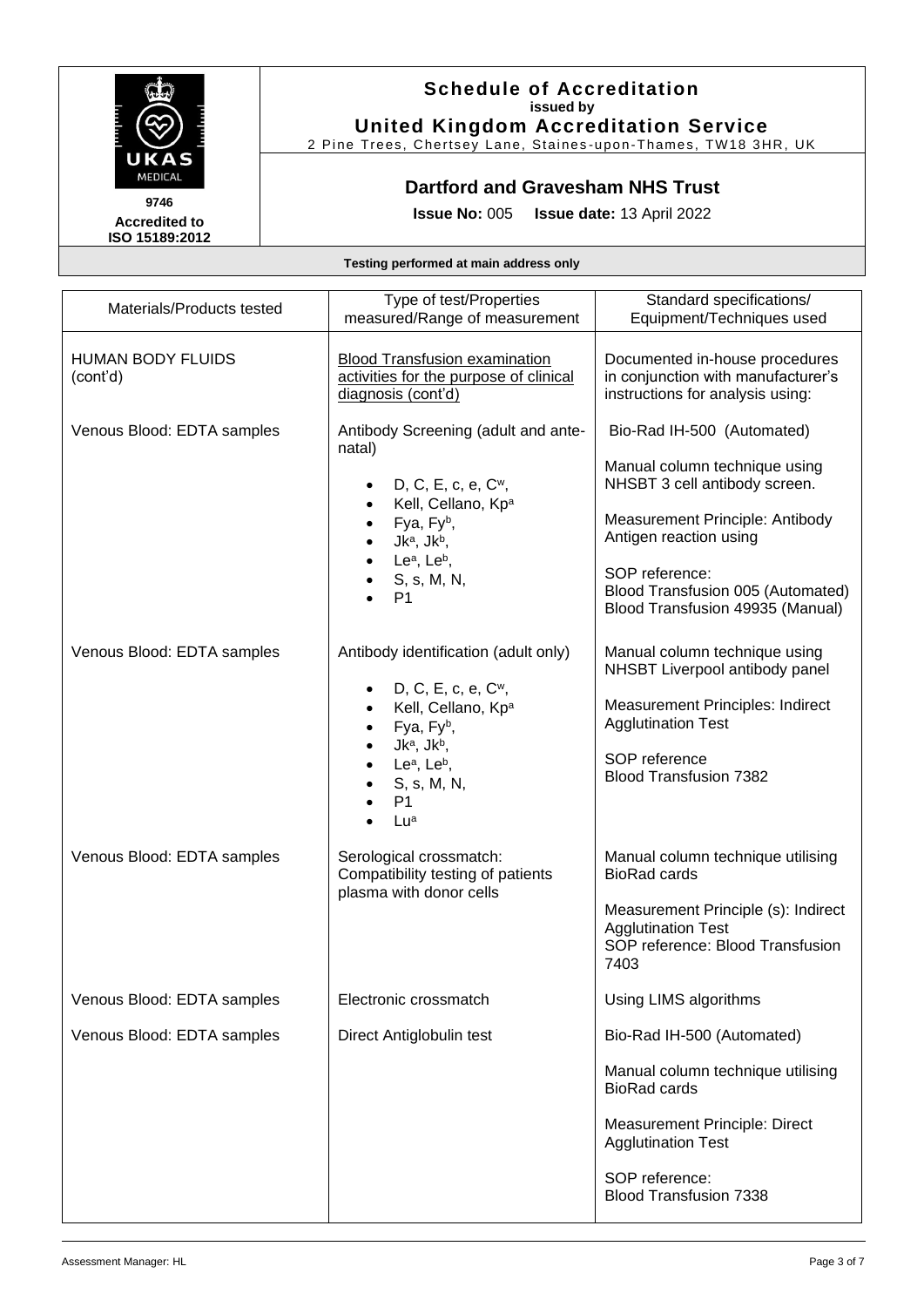![](_page_3_Picture_0.jpeg)

#### **Schedule of Accreditation issued by United Kingdom Accreditation Service**

2 Pine Trees, Chertsey Lane, Staines -upon -Thames, TW18 3HR, UK

## **Dartford and Gravesham NHS Trust**

**Issue No:** 005 **Issue date:** 13 April 2022

| Materials/Products tested            | Type of test/Properties<br>measured/Range of measurement                                                                                                                                                                                  | Standard specifications/<br>Equipment/Techniques used                                                                                                                                                                                                                             |
|--------------------------------------|-------------------------------------------------------------------------------------------------------------------------------------------------------------------------------------------------------------------------------------------|-----------------------------------------------------------------------------------------------------------------------------------------------------------------------------------------------------------------------------------------------------------------------------------|
| <b>HUMAN BODY FLUIDS</b><br>(cont'd) | <b>Blood Transfusion examination</b><br>activities for the purpose of clinical<br>diagnosis (cont'd)                                                                                                                                      | Documented in-house procedures<br>in conjunction with manufacturer's<br>instructions for analysis using:                                                                                                                                                                          |
| Venous Blood: EDTA samples           | Determination of red cell<br>phenotypes<br>D, C, E, c, e,<br>C <sup>w</sup> ,<br>Kell, Kp <sup>a</sup><br>Fya, Fyb,<br>Jk <sup>a</sup> , Jk <sup>b</sup> ,<br>Le <sup>a</sup> , Le <sup>b</sup> ,<br>S, s, M, N,<br>P <sub>1</sub><br>Lua | Manual methods using column and<br>tube technique using prepared Rh<br>and K phenotype cards from<br>BioRad or Lorne antisera for<br>extended phenotyping.<br>Measurement Principle (s): Indirect<br><b>Agglutination Test</b><br>SOP reference:<br><b>Blood Transfusion 7219</b> |
| Venous Blood: EDTA samples           | Kleihauer for foetal/maternal bleed<br>estimation                                                                                                                                                                                         | Clintech Shepard's Stain kit<br>SOP reference: Blood Transfusion<br>7396                                                                                                                                                                                                          |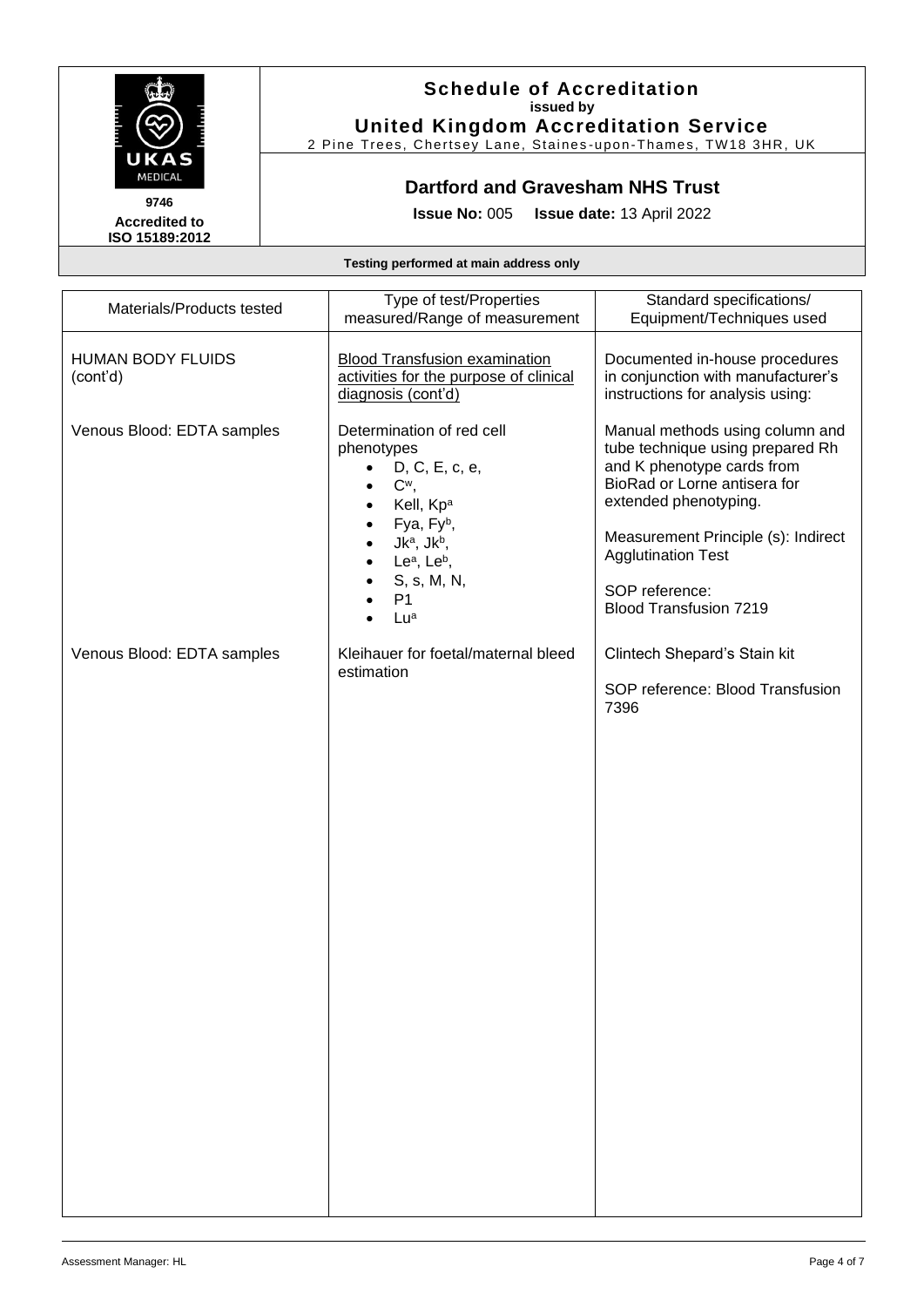![](_page_4_Picture_0.jpeg)

## **Schedule of Accreditation issued by United Kingdom Accreditation Service**

2 Pine Trees, Chertsey Lane, Staines -upon -Thames, TW18 3HR, UK

# **Dartford and Gravesham NHS Trust**

**Issue No:** 005 **Issue date:** 13 April 2022

| Materials/Products tested            | Type of test/Properties<br>measured/Range of measurement                                                                                                                                                                                                                                                                                                                                                                                                                                                                                                                                                                                                             | Standard specifications/<br>Equipment/Techniques used                                                                                                                                                                                                                        |
|--------------------------------------|----------------------------------------------------------------------------------------------------------------------------------------------------------------------------------------------------------------------------------------------------------------------------------------------------------------------------------------------------------------------------------------------------------------------------------------------------------------------------------------------------------------------------------------------------------------------------------------------------------------------------------------------------------------------|------------------------------------------------------------------------------------------------------------------------------------------------------------------------------------------------------------------------------------------------------------------------------|
| <b>HUMAN BODY FLUIDS</b><br>(cont'd) | Haematology examination activities<br>for the purpose of clinical diagnosis                                                                                                                                                                                                                                                                                                                                                                                                                                                                                                                                                                                          | Documented in-house procedures<br>in conjunction with manufacturer's<br>instructions for analysis using:                                                                                                                                                                     |
| Venous whole blood:                  | <b>FBC</b><br>Haemoglobin<br>White blood cell count<br>Red blood cell count<br>Platelet count<br>White blood cell differential<br>count<br>Haematocrit (HCT)<br>Mean cell volume (MCV)<br>Mean cell haemoglobin<br>$\blacksquare$<br>(MCH)<br>Mean cell haemoglobin<br>concentration (MCHC)<br>Red cell distribution width<br>$\blacksquare$<br>(RDW)<br>Neutrophils absolute count<br>$\qquad \qquad \blacksquare$<br>Lymphocytes absolute<br>count<br>Monocytes absolute count<br>Eosinophils absolute count<br>$\overline{\phantom{a}}$<br>Basophils absolute count<br>$\blacksquare$<br>Reticulocyte count<br>$\qquad \qquad \blacksquare$<br>Nucleated red cell | Beckman Coulter Unicel DxH800<br><b>Measurement Principles:</b><br>Impedance Count (red, white and<br>platelet cell count and MCV),<br>Flow Cytometry (differential),<br>calculated (red cell indices) and<br>spectrophotometry (haemoglobin)<br>SOP reference:<br>SOP.HAE.2 |
| Venous whole blood: EDTA             | Detection of normal and abnormal<br>morphologies                                                                                                                                                                                                                                                                                                                                                                                                                                                                                                                                                                                                                     | Automated method of making and<br>staining blood slides with Wright's<br>Giemsa using Beckman Slide<br>maker Stainer (SMS)<br>Manual May Grűnwald/Giemsa<br>stain method<br>SOP reference<br>Haematology 841                                                                 |
| Venous whole blood:                  | <b>Erythrocyte Sedimentation Rate</b><br>(ESR)                                                                                                                                                                                                                                                                                                                                                                                                                                                                                                                                                                                                                       | <b>StaRRsed AutoCompact using</b><br>Westergren method<br>SOP reference:<br>Haematology 33845                                                                                                                                                                                |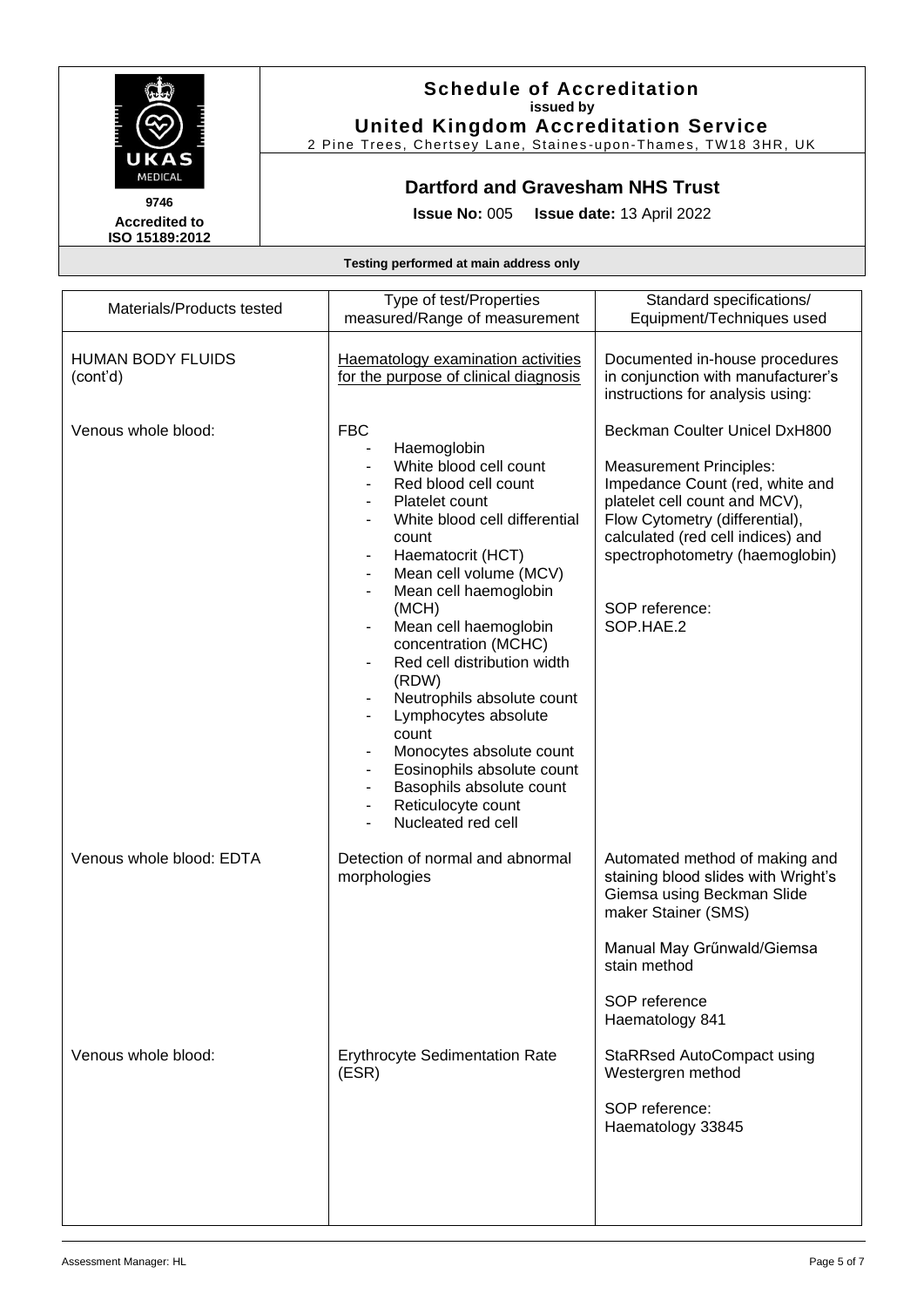![](_page_5_Picture_0.jpeg)

## **Schedule of Accreditation issued by United Kingdom Accreditation Service**

2 Pine Trees, Chertsey Lane, Staines -upon -Thames, TW18 3HR, UK

# **Dartford and Gravesham NHS Trust**

**Issue No:** 005 **Issue date:** 13 April 2022

| Materials/Products tested            | Type of test/Properties<br>measured/Range of measurement                                                                                                                                                                                                                                                                                                                                                                                                     | Standard specifications/<br>Equipment/Techniques used                                                                                                                                       |
|--------------------------------------|--------------------------------------------------------------------------------------------------------------------------------------------------------------------------------------------------------------------------------------------------------------------------------------------------------------------------------------------------------------------------------------------------------------------------------------------------------------|---------------------------------------------------------------------------------------------------------------------------------------------------------------------------------------------|
| <b>HUMAN BODY FLUIDS</b><br>(cont'd) | <b>Haematology examination activities</b><br>for the purpose of clinical diagnosis<br>(cont'd)                                                                                                                                                                                                                                                                                                                                                               | Documented in-house procedures<br>in conjunction with manufacturer's<br>instructions for analysis using:                                                                                    |
|                                      |                                                                                                                                                                                                                                                                                                                                                                                                                                                              | Documented in-house methods to<br>meet the requirements of the Sickle<br>Cell and Thalassaemia Screening<br>Programmeas defined in the July<br>2018 laboratory QA evidence<br>requirements' |
| Venous whole blood: EDTA             | Screening to detect the presence of<br>Haemoglobin-S                                                                                                                                                                                                                                                                                                                                                                                                         | Sickle Solubility Kit: S test kit<br>(Microgen)                                                                                                                                             |
|                                      |                                                                                                                                                                                                                                                                                                                                                                                                                                                              | <b>Measurement Principle:</b><br>Oxygen reducing reagent                                                                                                                                    |
|                                      |                                                                                                                                                                                                                                                                                                                                                                                                                                                              | SOP reference:<br>Haematology 7292                                                                                                                                                          |
| Venous whole blood: EDTA             | Haemoglobinopathy screening for:<br>Haemoglobin AS<br>$\bullet$<br>Haemoglobin AC<br>$\bullet$<br>Haemoglobin ADPunjab<br>$\bullet$<br>Haemoglobin AE<br>$\bullet$<br>Haemoglobin AOArab<br>$\bullet$<br>Haemoglobin ALepore<br>$\bullet$<br>βThalassaemia carrier<br>$\bullet$<br>δβThalassaemia carrier<br>$\bullet$<br>$\alpha$ <sup>°</sup> thalassaemia carrier<br>$\bullet$<br>Hereditary Persistence of<br>$\bullet$<br>Foetal Haemoglobin<br>(HPFH). | <b>Biorad Variant II</b><br>Measurement Principle:<br>High Performance Liquid<br>Chromatography<br>SOP reference:<br>SOP.HAE.1                                                              |
|                                      |                                                                                                                                                                                                                                                                                                                                                                                                                                                              | Documented in-house procedures<br>in conjunction with manufacturer's<br>instructions for analysis using:                                                                                    |
| Venous whole blood: EDTA             | Screening for the detection of<br>Plasmodium falciparum and<br>Plasmodium spp.<br>Including:<br>Plasmodium ovale<br>Plasmodium falciparum,<br>Plasmodium malariae<br>Plasmodium vivax                                                                                                                                                                                                                                                                        | Apcor Care Start Malaria<br><b>Measurement Principle:</b><br>Antigen binding to monoclonal<br>antibodies<br>SOP reference:<br>Haematology 33848                                             |